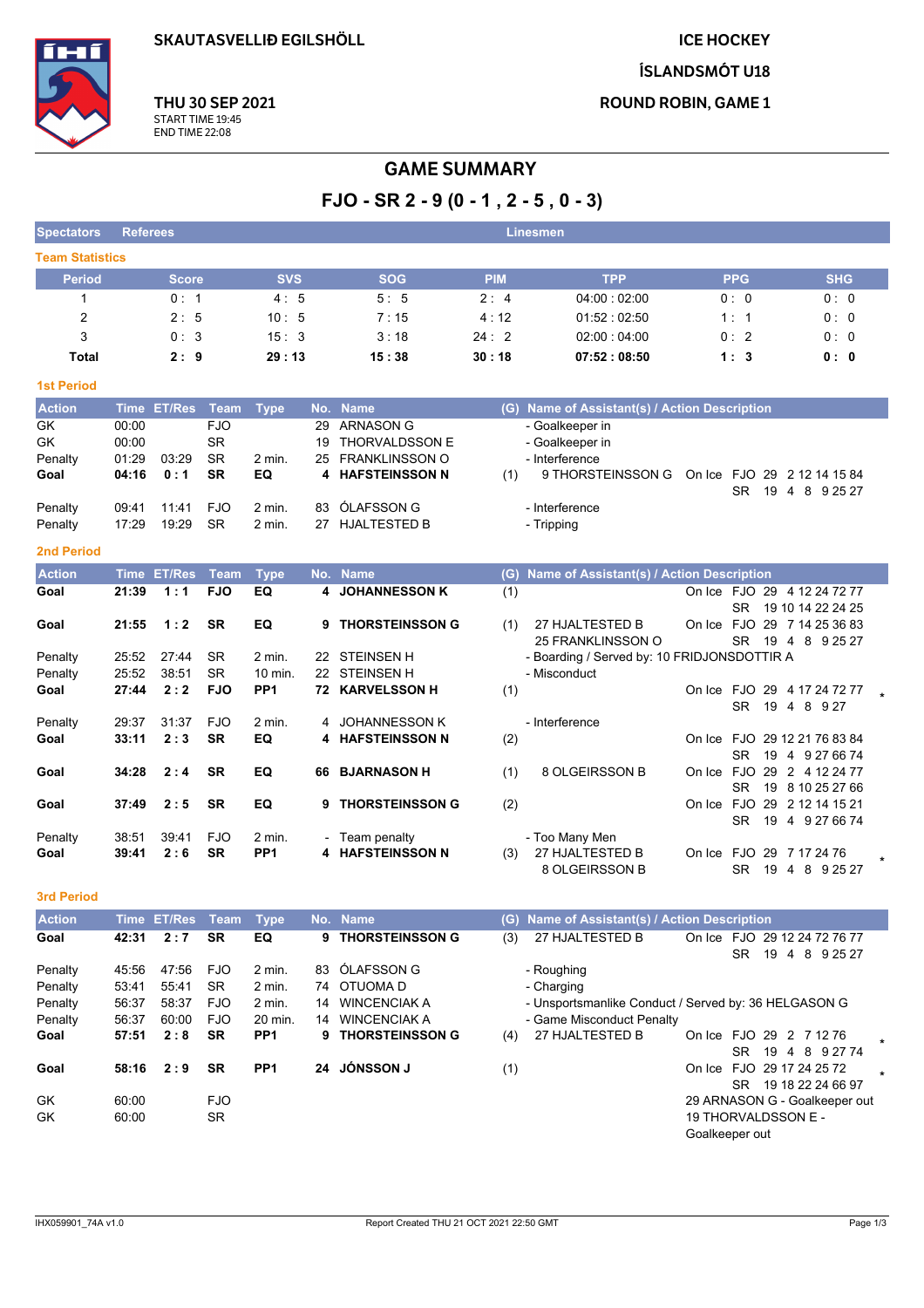**SKAUTASVELLIÐ EGILSHÖLL** 

**ICE HOCKEY** 

ÍSLANDSMÓT U18



THU 30 SEP 2021 START TIME 19:45<br>END TIME 22:08

## **ROUND ROBIN, GAME 1**

### **Goalkeeper Records**

#### Team : FJO - Fjölnir

| Team: SR - SR |  |  |
|---------------|--|--|
|               |  |  |

| l No. Name \      | <b>SOG</b> | SVS | <b>MIP</b> | No. Name              | <b>SOG</b> | <b>SVS</b> | MIP.  |
|-------------------|------------|-----|------------|-----------------------|------------|------------|-------|
| 29 ARNASON Gardar | 38         | 29  | 60:00      | 19 THORVALDSSON Einar | 15         | 13         | 60:00 |
|                   |            |     |            | 44 OTTHARSSON Arnor   |            |            |       |

#### **Game Statistics**

| Team: FJO ()       |          |                             |                |              |                |             |             |                      |              |           |             |
|--------------------|----------|-----------------------------|----------------|--------------|----------------|-------------|-------------|----------------------|--------------|-----------|-------------|
| <b>Head Coach:</b> |          |                             |                |              |                |             |             | <b>Shots on Goal</b> |              |           |             |
|                    | No. Pos. | <b>Name</b>                 | G              | A            | <b>PTS</b>     | <b>PIM</b>  |             | $\overline{2}$       | 3            | <b>TS</b> | $+/-$       |
| 2 F                |          | <b>WAAGE Freyr</b>          | 0              | $\Omega$     | 0              | 0           | 5           | $\overline{7}$       | 3            | 15        | $-3$        |
| 12 F               |          | MOJZYSZEK Viktor            | 0              | 0            | 0              | 0           | $\mathbf 0$ | 0                    | 0            | 0         | $-4$        |
| 15 F               |          | <b>ATLASON Sindri</b>       | 0              | 0            | 0              | 0           | 0           | 0                    | 0            | 0         | $-2$        |
| 76 F               |          | <b>EGILSSON Petur</b>       | $\Omega$       | $\mathbf 0$  | $\mathbf 0$    | $\mathbf 0$ | $\pmb{0}$   | 0                    | 0            | 0         | $-2$        |
| 84 F               |          | <b>HROLFSSON Hektor</b>     | $\Omega$       | $\mathbf 0$  | $\Omega$       | $\mathbf 0$ | $\mathbf 0$ | 0                    | $\mathbf{0}$ | 0         | $-2$        |
| 4 D                |          | <b>JOHANNESSON Kristjan</b> |                | 0            |                | 2           | 0           | 1                    | 0            |           | 0           |
| 17 D               |          | <b>VALDIMARSSON Orri</b>    | 0              | $\pmb{0}$    | $\Omega$       | $\mathbf 0$ | $\mathbf 0$ | 0                    | 0            | 0         | 0           |
| 24 F               |          | <b>LARUSSON Emil</b>        | 0              | $\mathbf 0$  | $\Omega$       | $\mathbf 0$ | $\Omega$    | 0                    | $\Omega$     | 0         | $-1$        |
| 72 F               |          | <b>KARVELSSON Haukur</b>    |                | 0            |                | 0           | 0           | $\mathbf{1}$         | 0            |           | $\mathbf 0$ |
| 77 F               |          | <b>KARVELSSON Arnar</b>     | $\mathbf 0$    | $\pmb{0}$    | $\mathbf 0$    | $\mathbf 0$ | $\mathbf 0$ | 0                    | $\mathbf 0$  | 0         | $-1$        |
| 7 F                |          | <b>BIRKISSON Gunnsteinn</b> | $\Omega$       | 0            | 0              | 0           | 0           | $\mathbf 0$          | 0            | 0         | $-1$        |
| 14 D               |          | <b>WINCENCIAK Artur</b>     | 0              | 0            | $\mathbf 0$    | 22          | 0           | 0                    | 0            | 0         | $-3$        |
| 36 F               |          | <b>HELGASON Guðmundur</b>   | $\Omega$       | $\mathbf 0$  | $\mathbf 0$    | $\mathbf 0$ | 0           | $\Omega$             | $\mathbf 0$  | 0         | $-1$        |
| 8 F                |          | <b>REYNISSON Reynir</b>     | 0              | 0            | 0              | 0           | 0           | 0                    | 0            | 0         | 0           |
| 21 F               |          | SIGFINNSDOTTIR Elisa        | $\Omega$       | $\mathbf 0$  | $\Omega$       | $\mathbf 0$ | $\mathbf 0$ | $\mathbf 0$          | $\mathbf 0$  | 0         | $-2$        |
| 115 F              |          | <b>SKOT Mark</b>            | 0              | 0            | $\mathbf 0$    | 0           | 0           | $\mathbf 0$          | 0            | 0         | 0           |
|                    | 29 GK    | <b>ARNASON Gardar</b>       | 0              | 0            | 0              | 0           | 0           | 0                    | 0            | 0         |             |
| Total              |          |                             | $\overline{2}$ | $\mathbf{0}$ | $\overline{2}$ | 28          | 5           | 7                    | 3            | 15        |             |

# Team : SR ()

| <b>Head Coach:</b> |                                 |          |             |            |                |   | <b>Shots on Goal</b> |              |          |       |
|--------------------|---------------------------------|----------|-------------|------------|----------------|---|----------------------|--------------|----------|-------|
| No. Pos.           | <b>Name</b>                     | G        | A           | <b>PTS</b> | <b>PIM</b>     |   | $\mathbf{2}$         | 3            | TS       | $+/-$ |
| 4 F                | <b>HAFSTEINSSON Niels</b>       | 3        | 0           | 3          | 0              | 5 | 15                   | 18           | 38       | $+5$  |
| 8 D                | <b>OLGEIRSSON Benedikt</b>      |          | 2           | 2          | 0              | 0 | 0                    | 0            | 0        | $+4$  |
| 9 F                | <b>THORSTEINSSON Gunnlaugur</b> | 4        |             | 5          | 0              | 0 | $\overline{2}$       | 2            | 4        | $+5$  |
| 25 D               | <b>FRANKLINSSON Otri</b>        | 0        |             |            | $\overline{2}$ | 0 | 0                    | $\mathbf{0}$ | 0        | $+3$  |
| 10 F               | <b>FRIDJONSDOTTIR Arna</b>      | 0        | 0           | 0          | 0              | 0 | 0                    | 0            | 0        | 0     |
| 14 F               | <b>STEINSEN Hilmar</b>          | 0        | $\mathbf 0$ | 0          | 0              | 0 | 0                    | 0            |          | -1    |
| 22 D               | <b>STEINSEN Haukur</b>          |          | 0           | 0          | 12             | 0 | 0                    |              |          | -1    |
| 24 F               | JÓNSSON Jóhannes                |          | 0           |            | 0              | 0 | 0                    |              |          | -1    |
| 74 D               | <b>OTUOMA Daniel</b>            | $\Omega$ | $\mathbf 0$ | $\Omega$   | $\overline{2}$ | 0 | 0                    | $\Omega$     | 0        | $+2$  |
| 18 F               | <b>HAFLIDASON Ymir</b>          | 0        | 0           | 0          | 0              | 0 | 0                    | 0            | 0        | 0     |
| 66 F               | <b>BJARNASON Helgi</b>          |          | 0           |            | 0              | 0 |                      | 0            |          | $+3$  |
| 97 F               | <b>THORSTEINSSON Saemundur</b>  | 0        | 0           | $\Omega$   | 0              | 0 | 0                    | 0            | 0        | 0     |
| 99 F               | <b>SKOT Mark</b>                | 0        | $\mathbf 0$ | $\Omega$   | 0              | 0 | 0                    | $\Omega$     | $\Omega$ | 0     |
| 19 GK              | <b>THORVALDSSON Einar</b>       | 0        | $\mathbf 0$ | 0          | 0              | 0 | 0                    | 0            | 0        |       |
| 44 GK              | <b>OTTHARSSON Arnor</b>         | 0        | 0           | 0          | 0              | 0 | 0                    | 0            | 0        |       |
| Total              |                                 | 9        | 8           | 17         | 18             | 5 | 15                   | 18           | 38       |       |